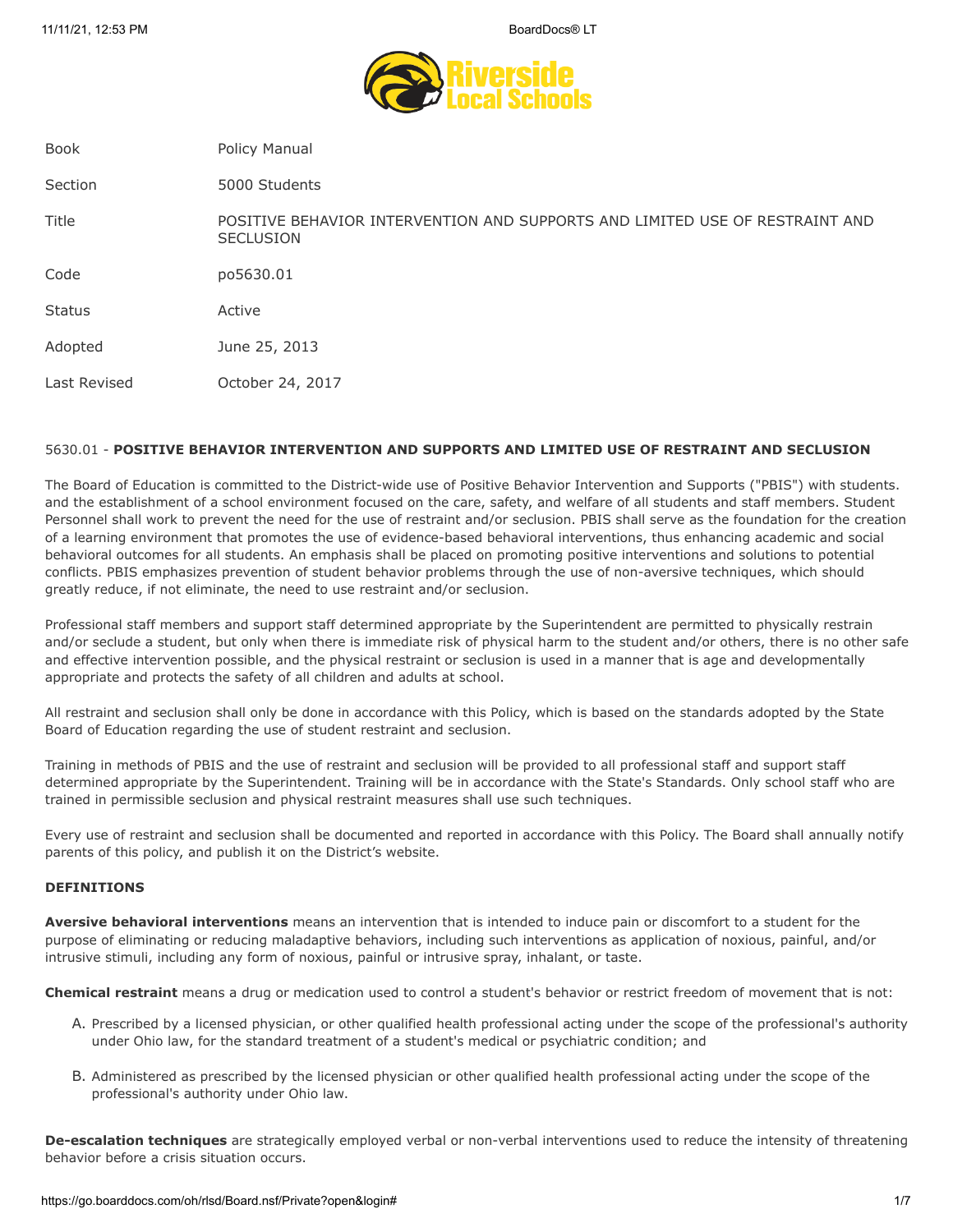### 11/11/21, 12:54 PM BoardDocs® LT

**Functional behavior assessment** ("FBA") is a collaborative problem-solving process that is used to describe the "function" or purpose that is served by a student's behavior. Understanding the "function" that an impeding behavior serves for the student assists directly in designing educational programs and developing behavior plans with a high likelihood of success.

**Mechanical restraint** means any method of restricting a student's freedom of movement, physical activity, or normal use of the student's body, using an appliance or device manufactured for this purpose. Mechanical restraint does not mean devices used by trained school personnel, or used by a student, for the specific and approved therapeutic or safety purposes for which such devices were designed and, if applicable, prescribed, including:

- A. restraints for medical immobilization;
- B. adaptive devices or mechanical supports used to allow greater freedom of mobility than would be possible without the use of such devices or mechanical supports; or
- C. vehicle safety restraints when used as intended during the transport of a student in a moving vehicle.

# **Parent** means:

- A. a biological or adoptive parent;
- B. a guardian generally authorized to act as the child's parent, or authorized to make decisions for the child (but not the State if the child is a ward of the State);
- C. an individual acting in the place of a biological or adoptive parent (including a grandparent, stepparent, or other relative) with whom the child lives, or an individual who is legally responsible for the child's welfare;
- D. a surrogate parent who has been appointed in accordance with Ohio Administrative Code 3301-51-05(E); or
- E. any person identified in a judicial decree or order as the parent of a child or the person with authority to make educational decisions on behalf of the child.

**Physical escort** means the temporary touching or holding of the hand, wrist, arm, shoulder, waist, hip, or back for the purpose of inducing a student to move to a safe location.

**Physical restraint** means the use of physical contact that immobilizes or reduces the ability of a student to move his/her arms, legs, body, or head freely. Physical restraint does not include a physical escort, mechanical restraint, or chemical restraint. Physical restraint does not include brief physical contact for the following or similar purposes to:

- A. break up a fight;
- B. knock a weapon away from a student's possession;
- C. calm or comfort;
- D. assist a student in completing a task/response if the student does not resist the contact; or
- E. prevent an impulsive behavior that threatens the student's immediate safety (e.g., running in front of a car).

**Positive Behavior Intervention and Supports** ("PBIS") means a school-wide systematic approach to embed evidence- based practice and data-driven decision making to improve school climate and culture in order to achieve improved academic and social outcomes, and increase learning for all students. PBIS encompasses a range of systemic and individualized positive strategies to reinforce desired behaviors, diminish reoccurrences of challenging behaviors, and teach appropriate behaviors to students.

**Positive Behavior Support Plan** means the design, implementation, and evaluation of individual or group instructional and environmental modifications, including programs of behavioral instruction, to produce significant improvements in behavior through skill acquisition and the reduction of problematic behavior.

**Prone restraint** means physical or mechanical restraint while the student is in the face-down position for an extended period of time.

**Seclusion** means the involuntary isolation of a student in a room, enclosure, or space from which the student is prevented from leaving by physical restraint or by a closed door or other physical barrier. It does not include a timeout.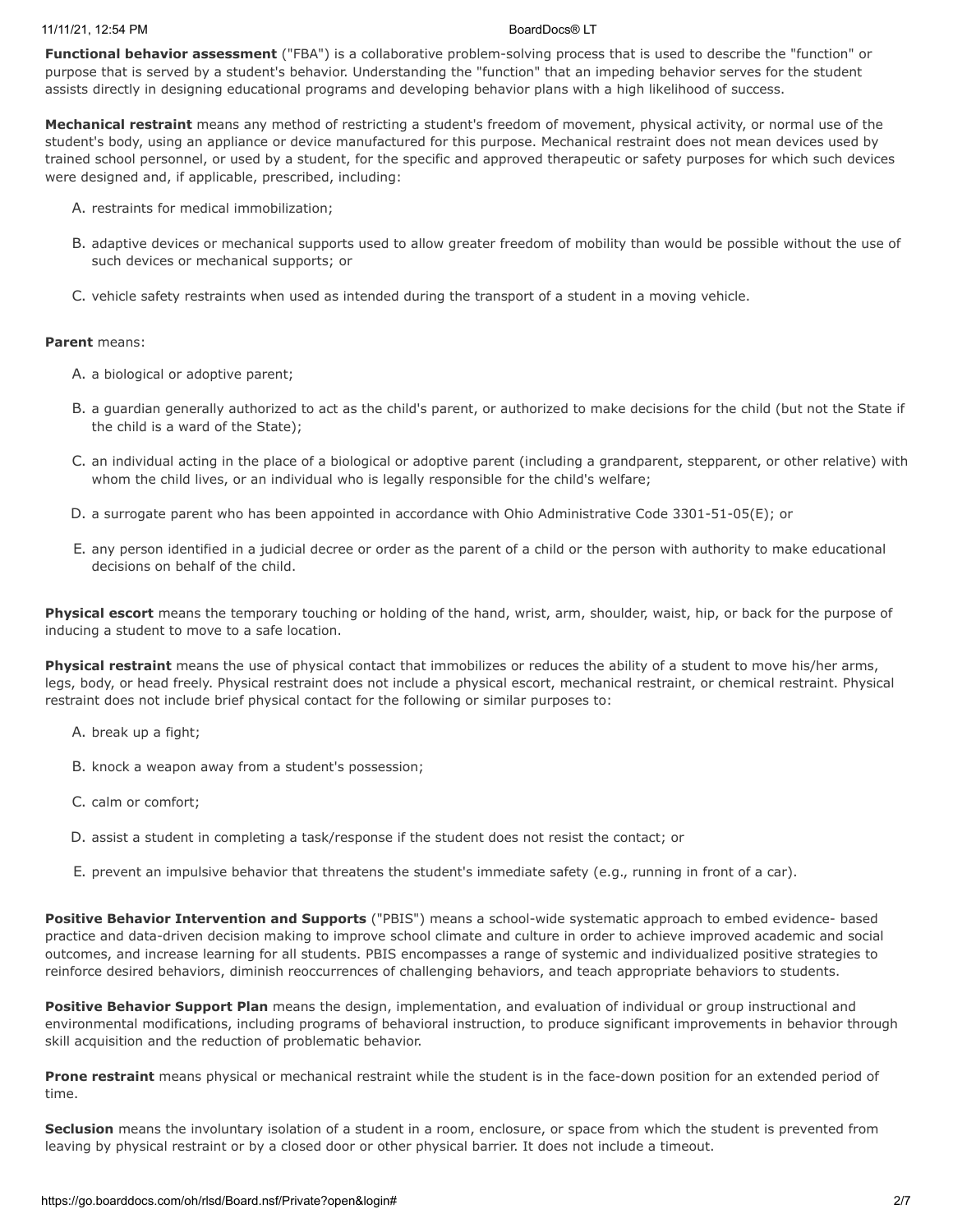**Student** means a child or adult aged three (3) to twenty-one (21) enrolled in the District.

**Student Personnel** means teachers, principals, counselors, social workers, school resource officers, teacher's aides, psychologists, bus drivers, or other District staff who interact directly with students.

**Timeout** means a behavioral intervention in which the student, for a limited and specified time, is separated from the class within the classroom or in a non-locked setting for the purpose of self-regulating and controlling his or her own behavior. In a timeout, the student is not physically restrained or prevented from leaving the area by physical barriers.

## **POSITIVE BEHAVIOR INTERVENTION AND SUPPORTS**

Positive Behavior Intervention and Supports ("PBIS") creates structure in the environment using a non-aversive effective behavioral system to improve academic and behavior outcomes for all students.

The PBIS prevention-oriented framework or approach shall apply to all students and staff, and in all settings.

PBIS shall include:

- A. school staff trained to identify conditions such as where, under what circumstances, with whom, and why specific inappropriate behavior may occur;
- B. preventative assessments that include:
	- 1. review of existing data;
	- 2. interviews with parents, family members, and students; and
	- 3. examination of previous and existing behavioral intervention plans.
- C. development and implementation of preventative behavioral interventions, and the teaching of appropriate behavior, including:
	- 1. modification of environmental factors that escalate inappropriate behavior;
	- 2. supporting the attainment of appropriate behavior; and
	- 3. use of verbal de-escalation to defuse potentially violent dangerous behavior.

The Superintendent shall develop emergency procedures for the District.

#### **SECLUSION**

Seclusion may be used only when a student's behavior poses an immediate risk of physical harm to the student or others and no other safe and effective intervention is possible. Seclusion may be used only as a last resort safety intervention that provides the student with an opportunity to regain control of his/her actions. Seclusion must be used in a manner that is age and developmentally appropriate, for the minimum amount of time necessary for the purpose of protecting the student and/or others from physical harm, and otherwise in compliance with this Policy and the Ohio Department of Education's ("ODE") corresponding policy.

Seclusion shall be implemented only by Student Personnel who have been trained in accordance with this Policy to protect the care, welfare, dignity and safety of the student.

### **Additional requirements for the use of seclusion:**

If Student Personnel use seclusion, they must:

- A. continually observe the student in seclusion for indications of physical or mental distress and seek immediate medical assistance if there is a concern;
- B. use verbal strategies and research-based de-escalation techniques in an effort to help the student regain control as quickly as possible;
- C. remove the student from seclusion when the immediate risk of physical harm to the student and/or others has dissipated;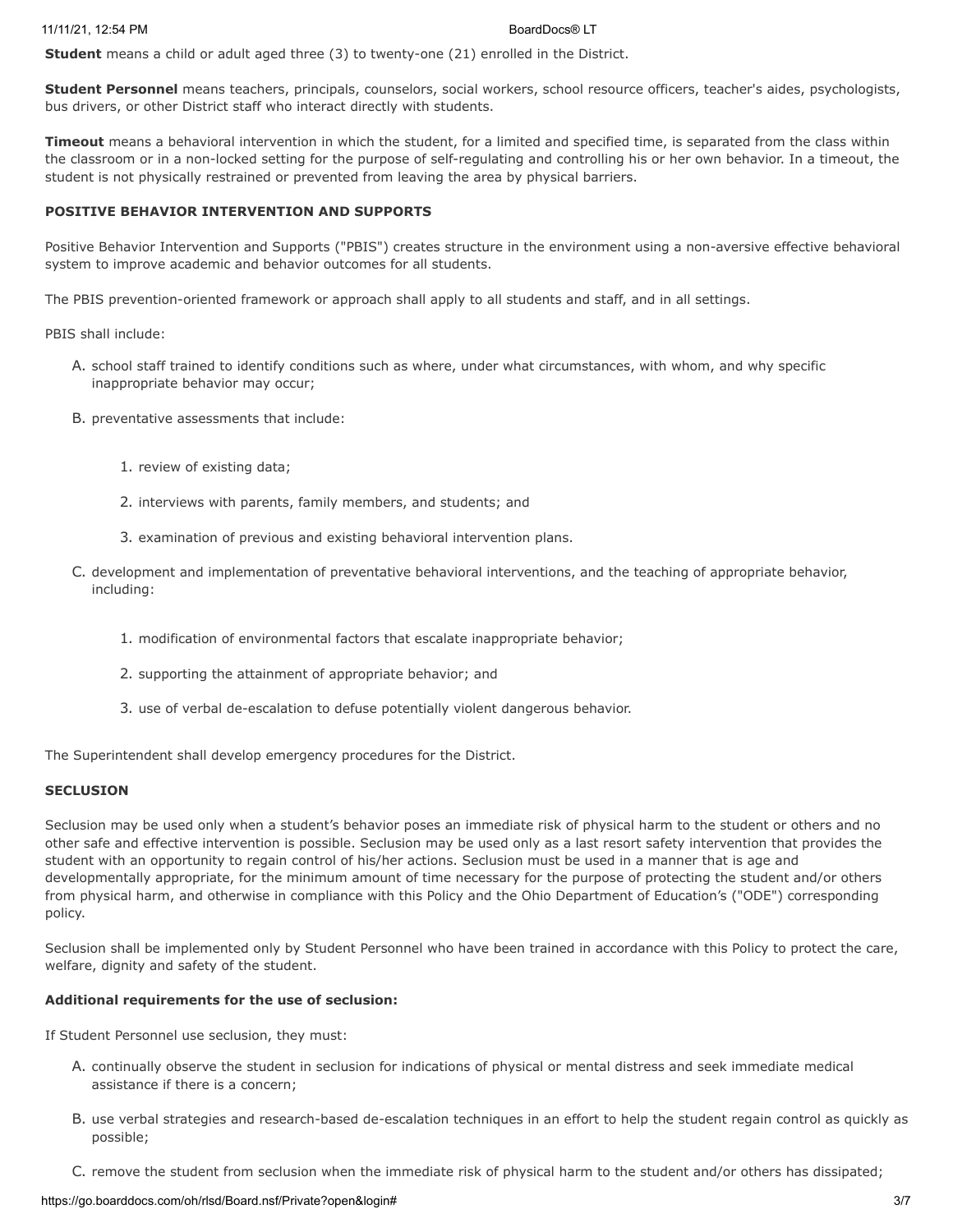- D. assess the student for injury or psychological distress after the use of seclusion, and monitor the student as needed following the incident;
- E. conduct a debriefing including all involved staff to evaluate the trigger for the incident, staff response, and methods to address the student's behavioral needs; and
- F. complete all required reports and document their observations of the student.

#### **Requirements for a room or area used for seclusion:**

A room or area used for seclusion must provide for adequate space, lighting, ventilation, clear visibility, and the safety of the student.

A room or area used for seclusion *must not be locked* or otherwise prevent the student from exiting the area should staff become incapacitated or leave the area.

### **Additional prohibited seclusion practices:**

Seclusion shall never be used as a punishment or to force compliance.

Seclusion shall not be used:

- A. for the convenience of staff;
- B. as a substitute for an educational program;
- C. as a form of discipline or punishment;
- D. as a substitute for less restrictive alternatives;
- E. as a substitute for inadequate staffing;
- F. as a substitute for staff training in positive behavior supports and crisis prevention and intervention;
- G. as a means to coerce, retaliate, or in a manner that endangers a student; or
- H. if it deprives the student of basic needs.

Seclusion of preschool-age children is prohibited, except that a preschool-age child may be secluded from his or her classmates, either in the classroom or in a safe, lighted, and well-ventilated space, for an amount of time that is brief in duration and appropriate to the child's age and development, if the child is always within sight and hearing of a preschool staff member.

### **RESTRAINT**

There are different types of restraint, as defined above, including physical restraint, prone restraint, mechanical restraint, and chemical restraint. The use of restraint other than physical restraint is prohibited.

Physical restraint may be used only when the student's behavior poses an immediate risk of physical harm to the student and/or others and no other safe and/or effective intervention is possible. The physical restraint must be implemented in a manner that is age and developmentally appropriate, does not interfere with the student's ability to communicate in his/her primary language or mode of communication, and otherwise in compliance with this Policy and the ODE's corresponding policy.

Physical restraint shall be implemented only by Student Personnel who have been trained in accordance with this Policy to protect the care, welfare, dignity and safety of the student, except in the case of rare and unavoidable emergency situations when trained personnel are not immediately available.

# **Additional requirements for the use of physical restraint:**

If Student Personnel use physical restraint, they must:

A. continually observe the student in restraint for indications of physical or mental distress and seek immediate medical assistance if there is a concern;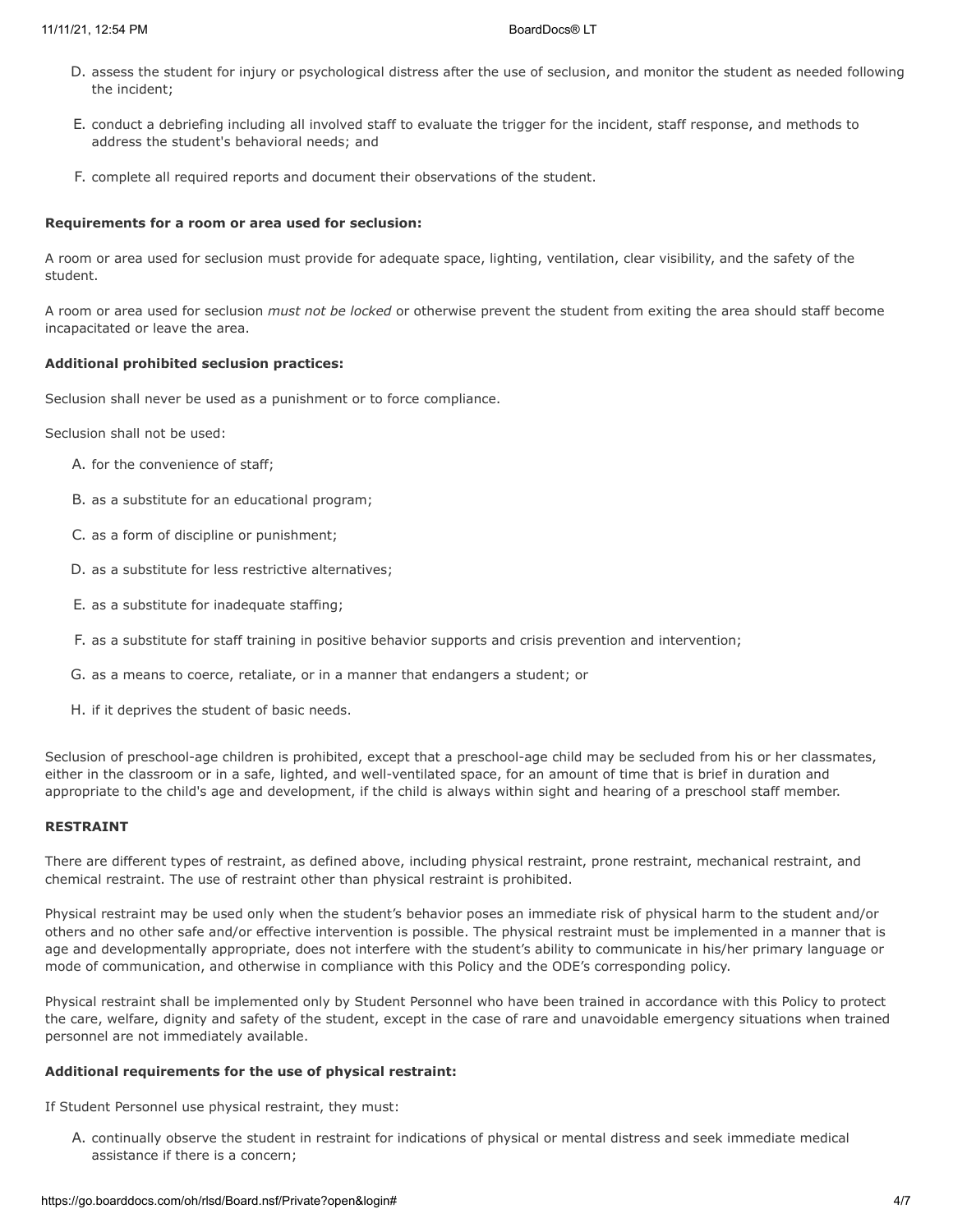#### 11/11/21, 12:54 PM BoardDocs® LT

- B. use verbal strategies and research-based de-escalation techniques in an effort to help the student regain control;
- C. remove the student from physical restraint immediately when the immediate risk of physical harm to the student and/or others has dissipated;
- D. assess the student for injury or psychological distress after the use of seclusion, and monitor the student as needed following the incident;
- E. conduct a debriefing including all involved staff to evaluate the trigger for the incident, staff response, and methods to address the student's behavioral needs; and
- F. complete all required reports and document their observations of the student.

Physical restraint shall not be used for punishment or discipline, or as a substitute for other less restrictive means of assisting a student in regaining control.

# **Prohibited Restraint Practices**

The following restraint practices are prohibited under all circumstances, including emergency safety situations:

- A. prone restraint as defined in Executive Order 2009-13 (which defines prone restraint to mean "all items or measures used to limit or control the movement or normal functioning of any portion, or all, of an individual's body while the individual is in a face-down position for an extended period of time");
- B. physical restraint that restricts the airway of a student or obstructs the student's ability to breathe;
- C. physical restraint that impacts the student's primary mode of communication;
- D. restraint of preschool-age students, except for holding a child for a short period of time, such as in a protective hug, so that the child may regain control;
- E. restraint that deprives the student of basic needs;
- F. restraint that unduly risks serious harm or needless pain to the student, including physical restraint that involves the intentional, knowing, or reckless use of any of the following techniques:
	- 1. using any method that is capable of causing loss of consciousness or harm to the neck or restricting/obstructing respiration in any way;
	- 2. pinning down the student by placing knees to the torso, head and/or neck of the student;
	- 3. using pressure points, pain compliance, or joint manipulation;
	- 4. dragging or lifting of the student by the hair or ear or by any type of mechanical restraint;
	- 5. using other students or untrained staff to assist with the hold or restraint; or
	- 6. securing the student to another student or to a fixed object.
- G. mechanical restraint (that does not include devices used by trained Student Personnel, or by a student, for the specific and approved therapeutic or safety purposes for which such devices were designed and, if applicable, prescribed); or
- H. chemical restraint (which does not include medication administered as prescribed by a licensed physician).

# **ADDITIONAL PROHIBITED PRACTICES**

The following practices are prohibited under all circumstances, including emergency safety situations:

- A. corporal punishment;
- B. child endangerment as defined in Ohio Revised Code 2919.22; and
- C. aversive behavioral interventions.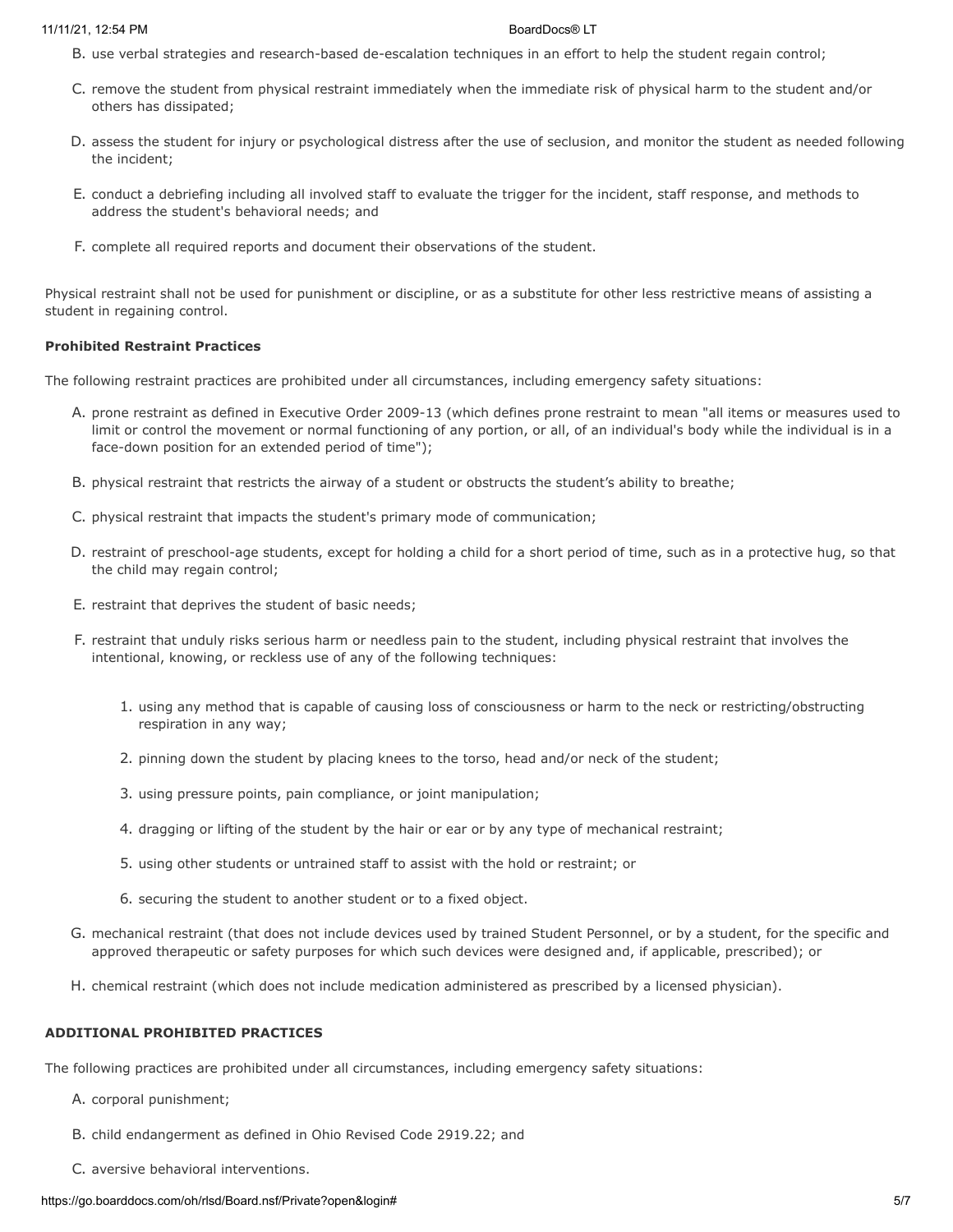# **CONTACT LAW ENFORCEMENT AND/OR EMERGENCY RESPONSE PERSONNEL**

In accordance with the Board's Emergency Management Plan (see Policy 8400), District personnel shall contact law enforcement and/or appropriate emergency response personnel if at any point they determine that an intervention (either a restraint or seclusion) is insufficient to maintain the safety of all involved.

# **FUNCTIONAL BEHAVIORAL ASSESSMENT AND BEHAVIOR INTERVENTION PLAN**

If a student repeatedly engages in dangerous behavior that leads to instances of restraint and/or seclusion, District personnel shall conduct a functional behavioral assessment to identify the student's needs and more effective ways of addressing those needs. If necessary, District personnel shall also develop a behavior intervention plan that incorporates positive behavioral interventions.

## **TRAINING AND PROFESSIONAL DEVELOPMENT**

The District shall provide training as follows:

- A. All Student Personnel, as defined in this Policy, shall be trained annually on the requirements of the Ohio Department of Education's Policy on Positive Behavior Intervention and Supports, and Restraint and Seclusion; Ohio Administrative Code 3301-51-15; and this Policy.
- B. the Superintendent, in consultation with each school building's principal, shall identify which District employees should receive additional training so that an adequate number of personnel in each building are trained in crisis management and de-escalation techniques, including the use of restraint and seclusion. District employees who receive such additional training must keep their training current in accordance with the requirements of the provider of the training.
- C. The Superintendent shall develop a plan to provide training to school personnel, as defined in this Policy, so that Positive Behavior Intervention and Supports are implemented on a District-wide basis.

The District shall maintain written or electronic documentation on training provided and lists of participants in each training.

Only individuals trained in accordance with this Policy in the appropriate use of restraint and seclusion may use those techniques.

# **MONITORING AND COMPLAINT PROCEDURES**

The Superintendent shall monitor the implementation of this policy.

Any parent of a child enrolled in school in the District may submit a written complaint to the Superintendent regarding an incident of restraint or seclusion. The Superintendent shall investigate each written complaint and respond in writing to the parent's complaint within thirty (30) days of receipt of the complaint.

# **REQUIRED DATA AND REPORTING**

Each use of restraint or seclusion shall be:

- A. documented in writing;
- B. reported to the building administration immediately;
- C. reported to the parent immediately; and
- D. documented in a written report.

A copy of the written report shall be made available to the student's parent or guardian within twenty-four (24) hours of the use of restraint or seclusion. A copy of the written report shall also be maintained in the student's file.

All written documentation of the use of restraint or seclusion are educational records pursuant to the Family Educational Right to Privacy Act ("FERPA"), and district personnel are prohibited from releasing any personally identifiable information to anyone other than the parent, in accordance with FERPA's requirements.

The Superintendent shall develop a process for the collection of data regarding the use of restraint and seclusion.

The Superintendent shall report information concerning the use of restraint and seclusion annually to the Ohio Department of Education as requested by that agency, and shall make the District's records concerning restraint and seclusion available to the staff